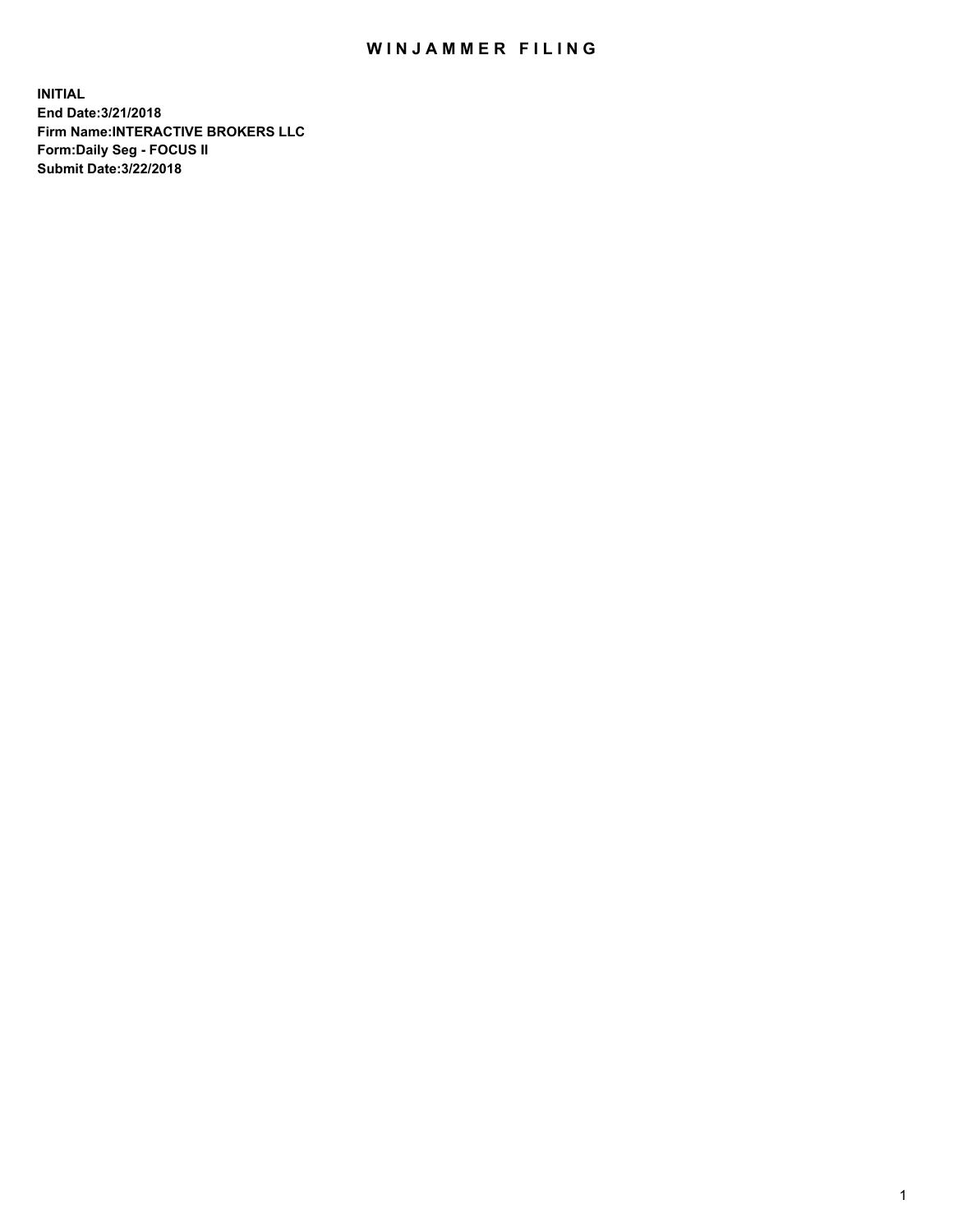## **INITIAL End Date:3/21/2018 Firm Name:INTERACTIVE BROKERS LLC Form:Daily Seg - FOCUS II Submit Date:3/22/2018 Daily Segregation - Cover Page**

| Name of Company<br><b>Contact Name</b><br><b>Contact Phone Number</b><br><b>Contact Email Address</b>                                                                                                                                                                                                                          | <b>INTERACTIVE BROKERS LLC</b><br>James Menicucci<br>203-618-8085<br>jmenicucci@interactivebrokers.c<br>om |
|--------------------------------------------------------------------------------------------------------------------------------------------------------------------------------------------------------------------------------------------------------------------------------------------------------------------------------|------------------------------------------------------------------------------------------------------------|
| FCM's Customer Segregated Funds Residual Interest Target (choose one):<br>a. Minimum dollar amount: ; or<br>b. Minimum percentage of customer segregated funds required:%; or<br>c. Dollar amount range between: and; or<br>d. Percentage range of customer segregated funds required between:% and%.                          | $\overline{\mathbf{0}}$<br>0<br>155,000,000 245,000,000<br>0 <sub>0</sub>                                  |
| FCM's Customer Secured Amount Funds Residual Interest Target (choose one):<br>a. Minimum dollar amount: ; or<br>b. Minimum percentage of customer secured funds required:%; or<br>c. Dollar amount range between: and; or<br>d. Percentage range of customer secured funds required between:% and%.                            | $\overline{\mathbf{0}}$<br>$\overline{\mathbf{0}}$<br>80,000,000 120,000,000<br>00                         |
| FCM's Cleared Swaps Customer Collateral Residual Interest Target (choose one):<br>a. Minimum dollar amount: ; or<br>b. Minimum percentage of cleared swaps customer collateral required:% ; or<br>c. Dollar amount range between: and; or<br>d. Percentage range of cleared swaps customer collateral required between:% and%. | $\overline{\mathbf{0}}$<br>$\overline{\mathbf{0}}$<br>0 <sub>0</sub><br><u>00</u>                          |

Attach supporting documents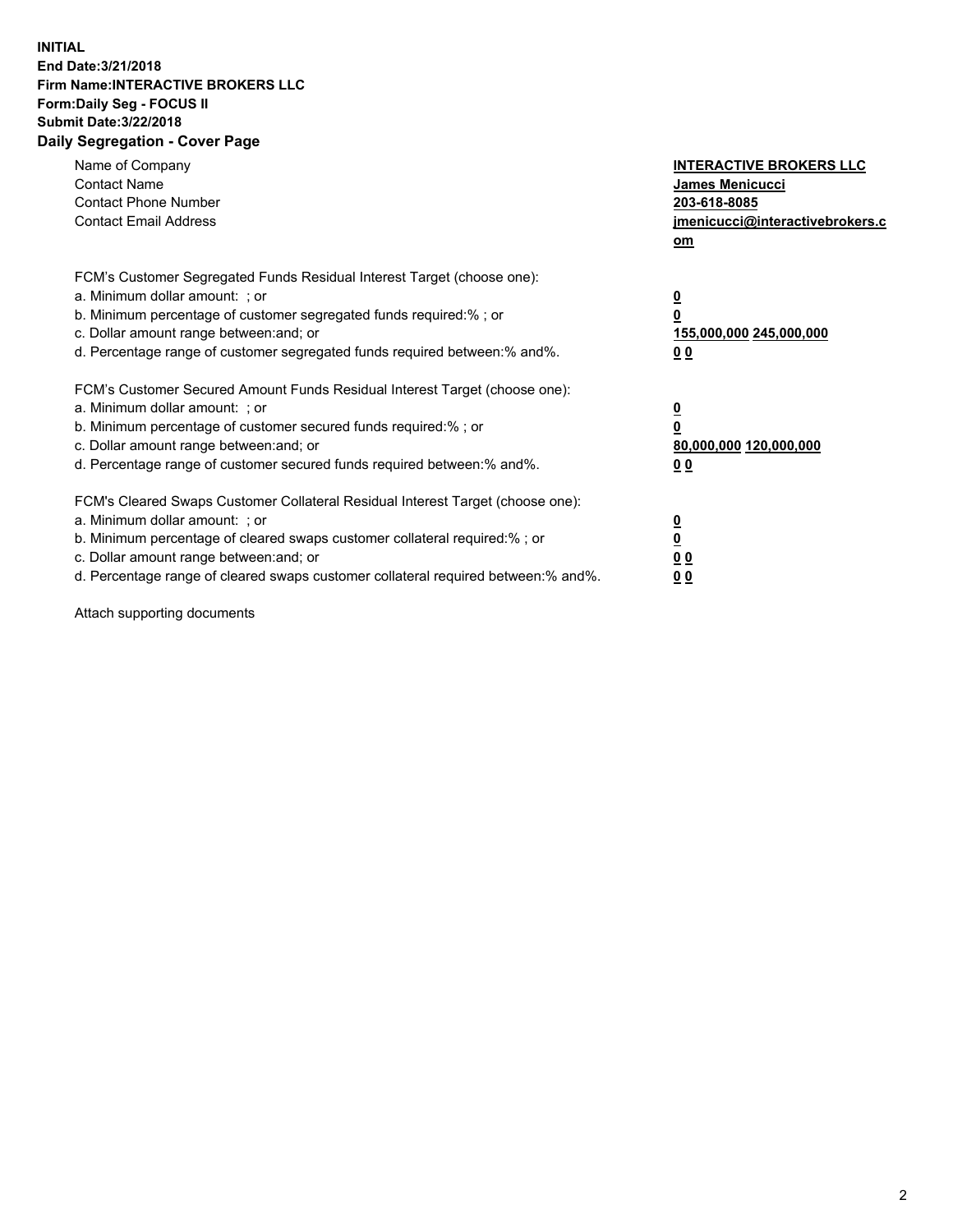## **INITIAL End Date:3/21/2018 Firm Name:INTERACTIVE BROKERS LLC Form:Daily Seg - FOCUS II Submit Date:3/22/2018 Daily Segregation - Secured Amounts**

|     | Daily Segregation - Secured Amounts                                                         |                                   |
|-----|---------------------------------------------------------------------------------------------|-----------------------------------|
|     | Foreign Futures and Foreign Options Secured Amounts                                         |                                   |
|     | Amount required to be set aside pursuant to law, rule or regulation of a foreign            | $0$ [7305]                        |
|     | government or a rule of a self-regulatory organization authorized thereunder                |                                   |
| 1.  | Net ledger balance - Foreign Futures and Foreign Option Trading - All Customers             |                                   |
|     | A. Cash                                                                                     | 444,756,157 [7315]                |
|     | B. Securities (at market)                                                                   | $0$ [7317]                        |
| 2.  | Net unrealized profit (loss) in open futures contracts traded on a foreign board of trade   | -5,183,639 [7325]                 |
| 3.  | Exchange traded options                                                                     |                                   |
|     | a. Market value of open option contracts purchased on a foreign board of trade              | 190,131 [7335]                    |
|     | b. Market value of open contracts granted (sold) on a foreign board of trade                | -56,473 [7337]                    |
| 4.  | Net equity (deficit) (add lines 1. 2. and 3.)                                               | 439,706,176 [7345]                |
| 5.  | Account liquidating to a deficit and account with a debit balances - gross amount           | 3,900 [7351]                      |
|     | Less: amount offset by customer owned securities                                            | 0 [7352] 3,900 [7354]             |
| 6.  | Amount required to be set aside as the secured amount - Net Liquidating Equity              | 439,710,076 [7355]                |
|     | Method (add lines 4 and 5)                                                                  |                                   |
| 7.  | Greater of amount required to be set aside pursuant to foreign jurisdiction (above) or line | 439,710,076 [7360]                |
|     | 6.                                                                                          |                                   |
|     | FUNDS DEPOSITED IN SEPARATE REGULATION 30.7 ACCOUNTS                                        |                                   |
| 1.  | Cash in banks                                                                               |                                   |
|     | A. Banks located in the United States                                                       | 92,858,792 [7500]                 |
|     | B. Other banks qualified under Regulation 30.7                                              | 0 [7520] 92,858,792 [7530]        |
| 2.  | Securities                                                                                  |                                   |
|     | A. In safekeeping with banks located in the United States                                   | 363,202,090 [7540]                |
|     | B. In safekeeping with other banks qualified under Regulation 30.7                          | 0 [7560] 363,202,090 [7570]       |
| 3.  | Equities with registered futures commission merchants                                       |                                   |
|     | A. Cash                                                                                     | $0$ [7580]                        |
|     | <b>B.</b> Securities                                                                        | $0$ [7590]                        |
|     | C. Unrealized gain (loss) on open futures contracts                                         | $0$ [7600]                        |
|     | D. Value of long option contracts                                                           | $0$ [7610]                        |
|     | E. Value of short option contracts                                                          | 0 [7615] 0 [7620]                 |
| 4.  | Amounts held by clearing organizations of foreign boards of trade                           |                                   |
|     | A. Cash                                                                                     | $0$ [7640]                        |
|     | <b>B.</b> Securities                                                                        | $0$ [7650]                        |
|     | C. Amount due to (from) clearing organization - daily variation                             | $0$ [7660]                        |
|     | D. Value of long option contracts                                                           | $0$ [7670]                        |
|     | E. Value of short option contracts                                                          | 0 [7675] 0 [7680]                 |
| 5.  | Amounts held by members of foreign boards of trade                                          |                                   |
|     | A. Cash                                                                                     | 106,612,668 [7700]                |
|     | <b>B.</b> Securities                                                                        | $0$ [7710]                        |
|     | C. Unrealized gain (loss) on open futures contracts                                         | -1,161,161 [7720]                 |
|     | D. Value of long option contracts                                                           | 190,131 [7730]                    |
|     | E. Value of short option contracts                                                          | -56,473 [7735] 105,585,165 [7740] |
| 6.  | Amounts with other depositories designated by a foreign board of trade                      | 0 [7760]                          |
| 7.  | Segregated funds on hand                                                                    | $0$ [7765]                        |
| 8.  | Total funds in separate section 30.7 accounts                                               | 561,646,047 [7770]                |
| 9.  | Excess (deficiency) Set Aside for Secured Amount (subtract line 7 Secured Statement         | 121,935,971 [7380]                |
|     | Page 1 from Line 8)                                                                         |                                   |
| 10. | Management Target Amount for Excess funds in separate section 30.7 accounts                 | 80,000,000 [7780]                 |
| 11. | Excess (deficiency) funds in separate 30.7 accounts over (under) Management Target          | 41,935,971 [7785]                 |
|     |                                                                                             |                                   |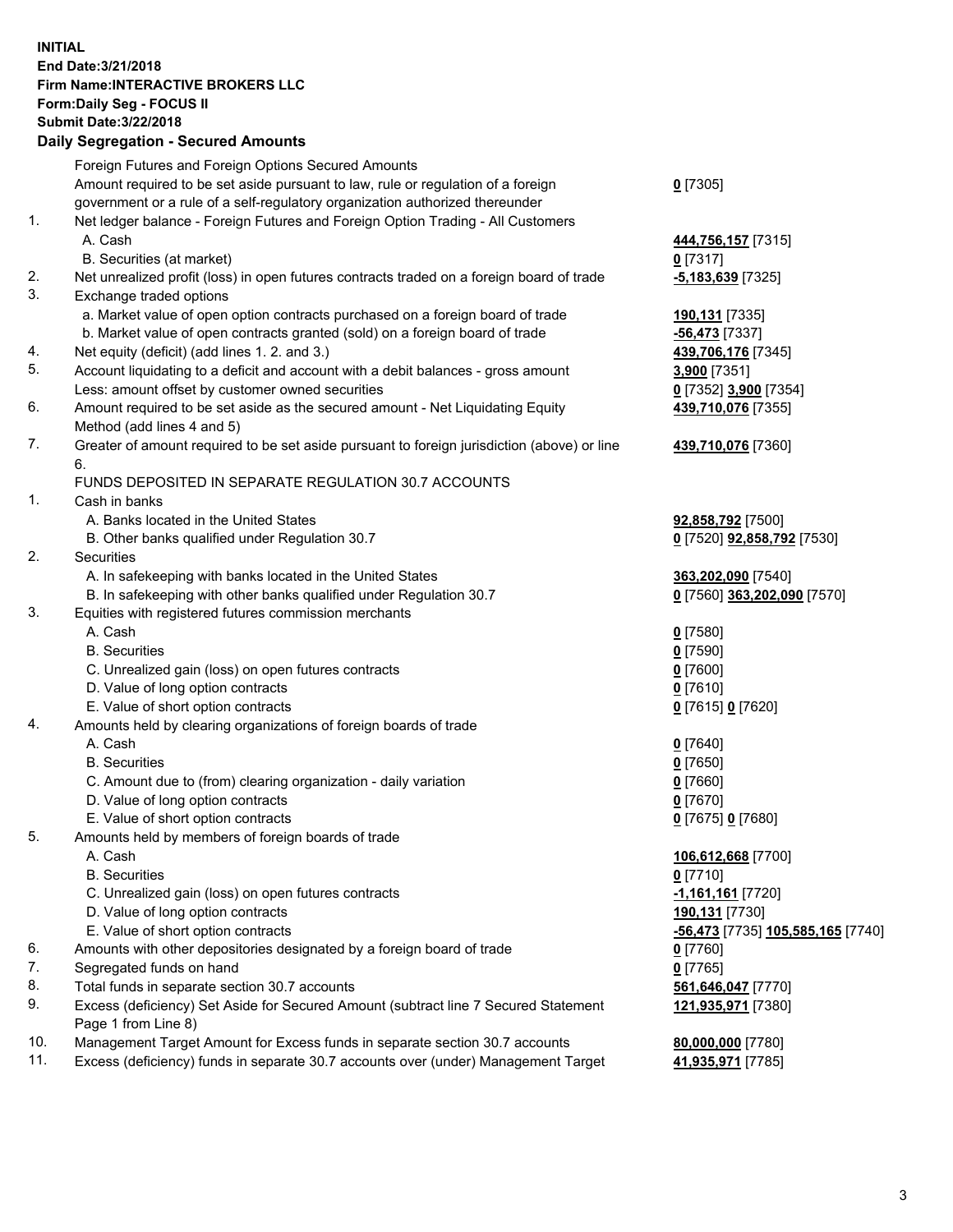**INITIAL End Date:3/21/2018 Firm Name:INTERACTIVE BROKERS LLC Form:Daily Seg - FOCUS II Submit Date:3/22/2018 Daily Segregation - Segregation Statement** SEGREGATION REQUIREMENTS(Section 4d(2) of the CEAct) 1. Net ledger balance A. Cash **4,197,769,468** [7010] B. Securities (at market) **0** [7020] 2. Net unrealized profit (loss) in open futures contracts traded on a contract market **46,682,520** [7030] 3. Exchange traded options A. Add market value of open option contracts purchased on a contract market **192,059,555** [7032] B. Deduct market value of open option contracts granted (sold) on a contract market **-239,132,142** [7033] 4. Net equity (deficit) (add lines 1, 2 and 3) **4,197,379,401** [7040] 5. Accounts liquidating to a deficit and accounts with debit balances - gross amount **304,586** [7045] Less: amount offset by customer securities **0** [7047] **304,586** [7050] 6. Amount required to be segregated (add lines 4 and 5) **4,197,683,987** [7060] FUNDS IN SEGREGATED ACCOUNTS 7. Deposited in segregated funds bank accounts A. Cash **675,609,071** [7070] B. Securities representing investments of customers' funds (at market) **2,665,200,360** [7080] C. Securities held for particular customers or option customers in lieu of cash (at market) **0** [7090] 8. Margins on deposit with derivatives clearing organizations of contract markets A. Cash **17,520,320** [7100] B. Securities representing investments of customers' funds (at market) **1,099,649,884** [7110] C. Securities held for particular customers or option customers in lieu of cash (at market) **0** [7120] 9. Net settlement from (to) derivatives clearing organizations of contract markets **6,174,619** [7130] 10. Exchange traded options A. Value of open long option contracts **192,030,449** [7132] B. Value of open short option contracts **-239,126,575** [7133] 11. Net equities with other FCMs A. Net liquidating equity **0** [7140] B. Securities representing investments of customers' funds (at market) **0** [7160] C. Securities held for particular customers or option customers in lieu of cash (at market) **0** [7170] 12. Segregated funds on hand **0** [7150] 13. Total amount in segregation (add lines 7 through 12) **4,417,058,128** [7180] 14. Excess (deficiency) funds in segregation (subtract line 6 from line 13) **219,374,141** [7190] 15. Management Target Amount for Excess funds in segregation **155,000,000** [7194]

16. Excess (deficiency) funds in segregation over (under) Management Target Amount Excess

**64,374,141** [7198]